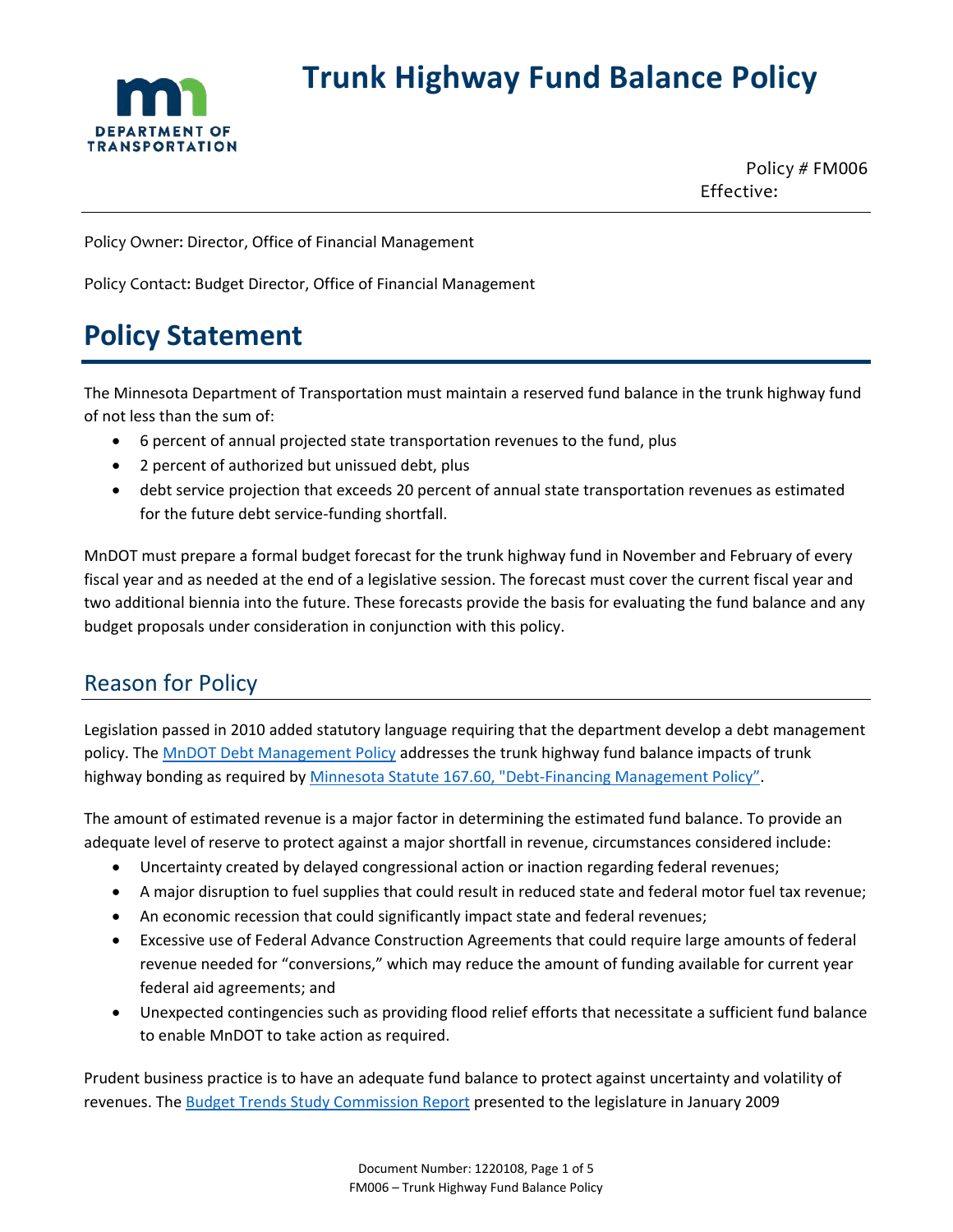recommended a budget reserve consisting of 4.1% to 4.6% of two-year revenues for the general fund. MMB reevaluates this percentage each year in its [Budget Reserve Report.](https://www.leg.state.mn.us/lrl/mndocs/mandates_detail?orderid=2044)

# Applicability

All MnDOT employees must comply with MnDOT policies.

Key stakeholders affected by this policy include:

- Commissioner
- Chief Financial Officer
- Financial Controller & Director, Financial Management

### **Definitions**

#### **Budgetary Basis**

Revenue based on the amounts attributable to a fiscal year. This is usually very similar to actual receipts, with the exception of federal revenue, based on the amount of federal aid agreements, rather than actual receipts from the Federal Highway Administration. Actual federal receipts are usually only a portion of the total federal aid agreement. Expenditures are typically the total amount of actual expenditures plus encumbrances.

#### **Federal Aid Agreements**

Agreements between MnDOT and the Federal Highway Administration, approved on a project-by-project basis with project costs reimbursed on a scheduled basis. The total dollar amount of an agreement is the maximum amount of reimbursement. Reimbursement is typically for 80% of eligible costs. Since the entire amount of a project encumbrance is an expenditure on a budgetary basis, so too is the entire amount of the federal aid agreement for the same project.

#### **Formal Budget Forecast**

Forecast of highway user tax distribution fund and trunk highway fund revenues and expenditures prepared in cooperation with the Department of Management and Budget in February and November each year.

See Minnesota Statutes [§16A.103 a](https://www.revisor.mn.gov/statutes/cite/16A.103)n[d §174.03, Subd. 9.](https://www.revisor.mn.gov/statutes/cite/174.03)

#### **Fund Balance (Trunk Highway Fund)**

The amount of estimated and actual revenue either projected or actually received by the trunk highway fund for a given fiscal year, less appropriations (made by legislature or through statutory provisions), or if after the end of a fiscal year, actual revenue minus the total amount of expenditures plus remaining encumbrances. Revenue includes transfers from the Highway User Tax Distribution Fund (legally prescribed share of motor fuel tax, motor vehicle registration tax, and motor vehicle sales tax revenues), other ongoing revenue, and federal aid agreement revenue provided by the Federal Highway Administration. These agreements are for expenditures on highway construction projects; cash reimbursement occurs for actual expenditures on a concurrent basis, but the total amount of the agreement is revenue and included in the fund balance calculation.

#### **State Transportation Revenue**

State transportation revenue includes a portion of dedicated highway taxes (motor fuel taxes, motor vehicle registration taxes, and 60% revenue from the motor vehicle sales tax) that are transferred from highway user tax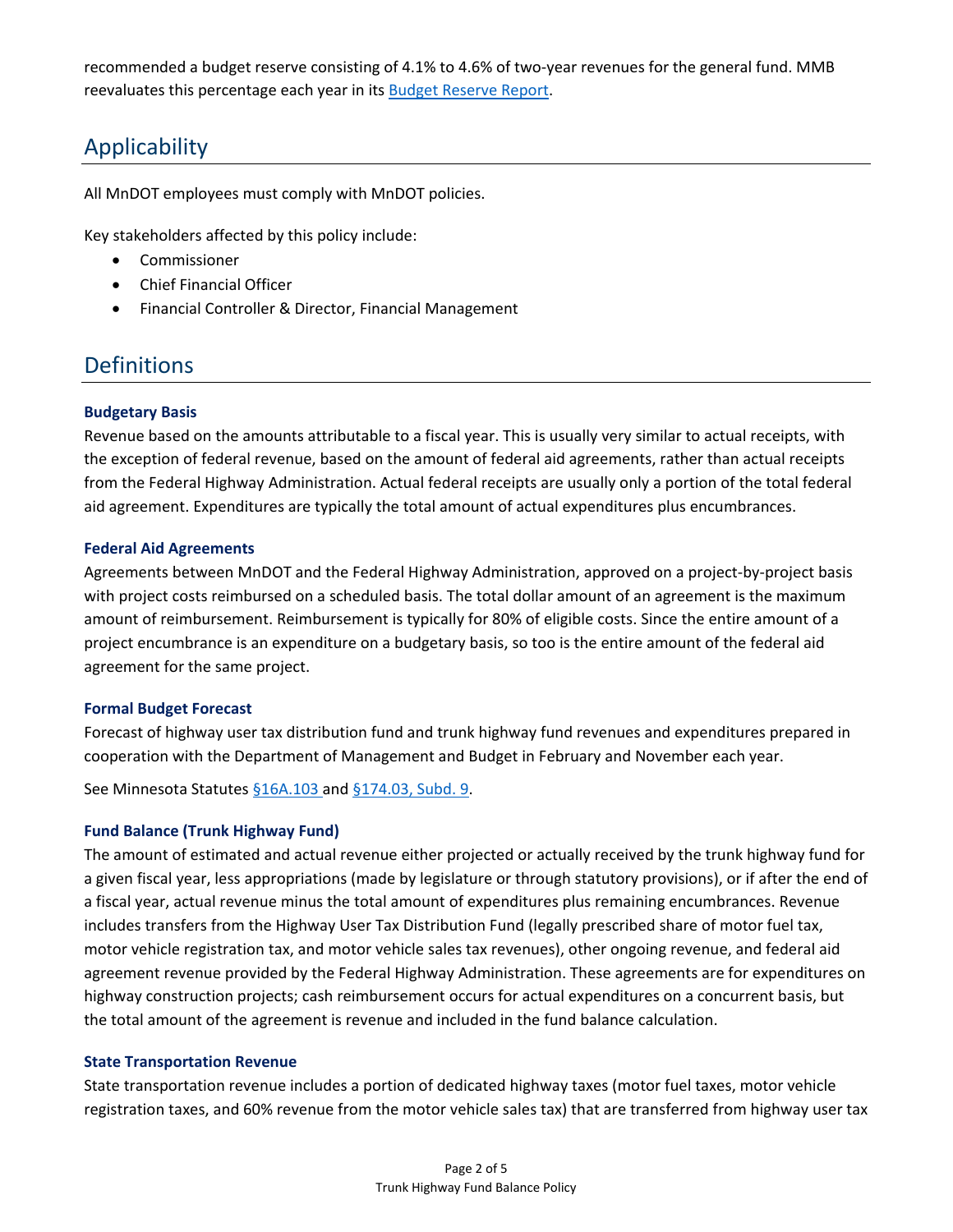distribution fund to the trunk highway fund, and other sources of revenue (such as investment income) that are deposited directly into trunk highway fund.

### **Trunk Highway Bonds**

Debt obligations issued and sold by the state to provide funding for capital projects that are part of, or functionally related to, the construction, improvement, and maintenance of the state's trunk highway system. Authorized by the [Constitution of the State of Minnesota, Article 14, Section 11 "Highway Bonds"](https://www.revisor.leg.state.mn.us/constitution/) and [Minnesota Statutes §167.50.](https://www.revisor.mn.gov/statutes/cite/167.50)

### **Trunk Highway Fund**

The principal operating fund for MnDOT and, to some extent, for the Department of Public Safety. It is supported by state motor fuel taxes, vehicle registration fees, and vehicle sales taxes and used for construction, maintenance, and operation of Minnesota's trunk highway transportation infrastructure. Annual transfers of funds to the Minnesota Management & Budget (MMB) debt service account in the state debt service fund are also made from this fund.

## Responsibilities

### **Commissioner**

- Ensure that proposed budgets and other actions that might result in appropriations from the trunk highway fund are constrained by the level of fund balance prescribed by this policy.
- If legislative committees propose appropriations that would result in the fund balance being lower than recommended in this policy, communicate with appropriate legislative leaders and Minnesota Management & Budget (MMB).

### **Chief Financial Officer**

- Provide information to the Commissioner and Deputy Commissioner about the level of proposed additional appropriation authority that the policy can support.
- Assist in communicating concerns to legislative leadership as needed.

### **Financial Controller & Director, Financial Management**

- Ensure the accurate calculation of the amount of fund balance for the Trunk Highway Fund. The preparation of formal fund statements occurs for this fund in November and February of each fiscal year.
- Ensure that all procedures and reporting comply with this policy including regular reporting of balances.
- Review policy every two years, or sooner as necessary, to ensure policy remains up-to-date.
- Ensure documents and training associated with the policy remain current.
- Work with Policy Coordinator to revise policy and/or confirm its accuracy.
- Communicate policy revisions, reviews, and retirements to stakeholders.

## Resources & Related Information

### **Resources**

- [MnDOT Advance Construction Policy](http://www.dot.state.mn.us/policy/financial/fm008.html)
- [MnDOT Debt Management Policy](http://www.dot.state.mn.us/policy/financial/fm007.html)
- [Minnesota Statutes §167.60](https://www.revisor.mn.gov/statutes/?id=167.60) *Debt-Financing Management Policy*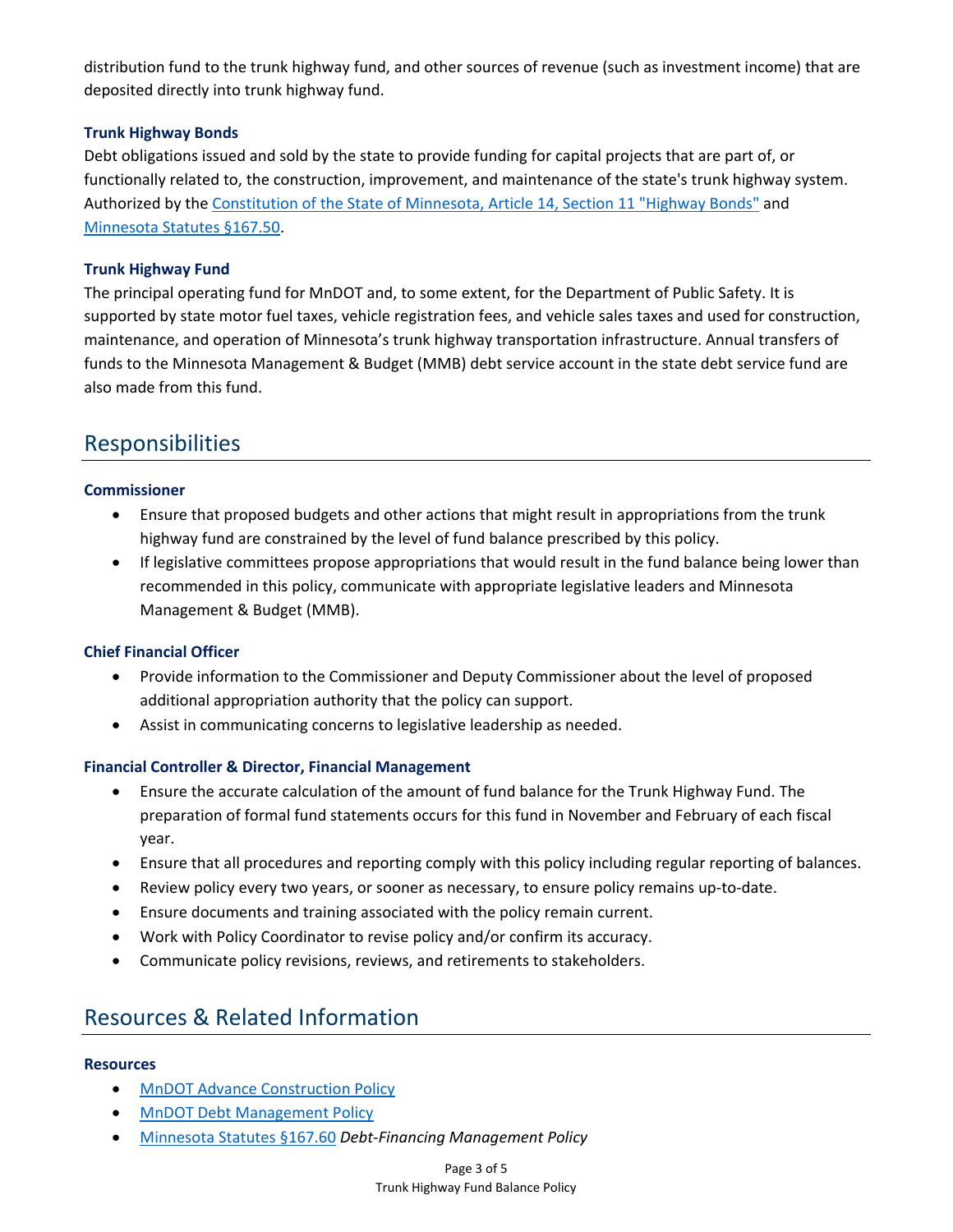- [Minnesota Statutes §167.50](https://www.revisor.mn.gov/statutes/cite/167.50) *Minnesota Trunk Highway Bonds*
- [Budget Trends Study Commission Report to the Legislature, January 12, 2009](https://mn.gov/mmb/assets/BudgetTrendsStudyCommission-Jan2009_tcm1059-126712.pdf) and [MMB Annual Budget](https://www.leg.state.mn.us/lrl/mndocs/mandates_detail?orderid=2044)  [Reserve Report](https://www.leg.state.mn.us/lrl/mndocs/mandates_detail?orderid=2044)
- [Constitution of the State of Minnesota, Article 14, Section 11 "Highway Bonds"](https://www.revisor.leg.state.mn.us/constitution/)
- Business Data Catalog (BDC) accessible from employee Intranet
- MnDOT's [Policy Website](http://www.dot.state.mn.us/policy/index.html)

# History & Updates

#### Title: *Trunk Highway Fund Balance Policy (2020)*

| <b>Revision</b>          | <b>Date</b> | <b>Comments</b>                              |
|--------------------------|-------------|----------------------------------------------|
| <b>Initial Adoption</b>  | 7-1-2010    | Policy #2.3 adopted                          |
| 1 <sup>st</sup> Revision | 3-21-2013   | Policy revised and renumbered FM006          |
| 2 <sup>nd</sup> Revision |             | Policy revised and converted to new template |
| 3rd Revision             |             |                                              |